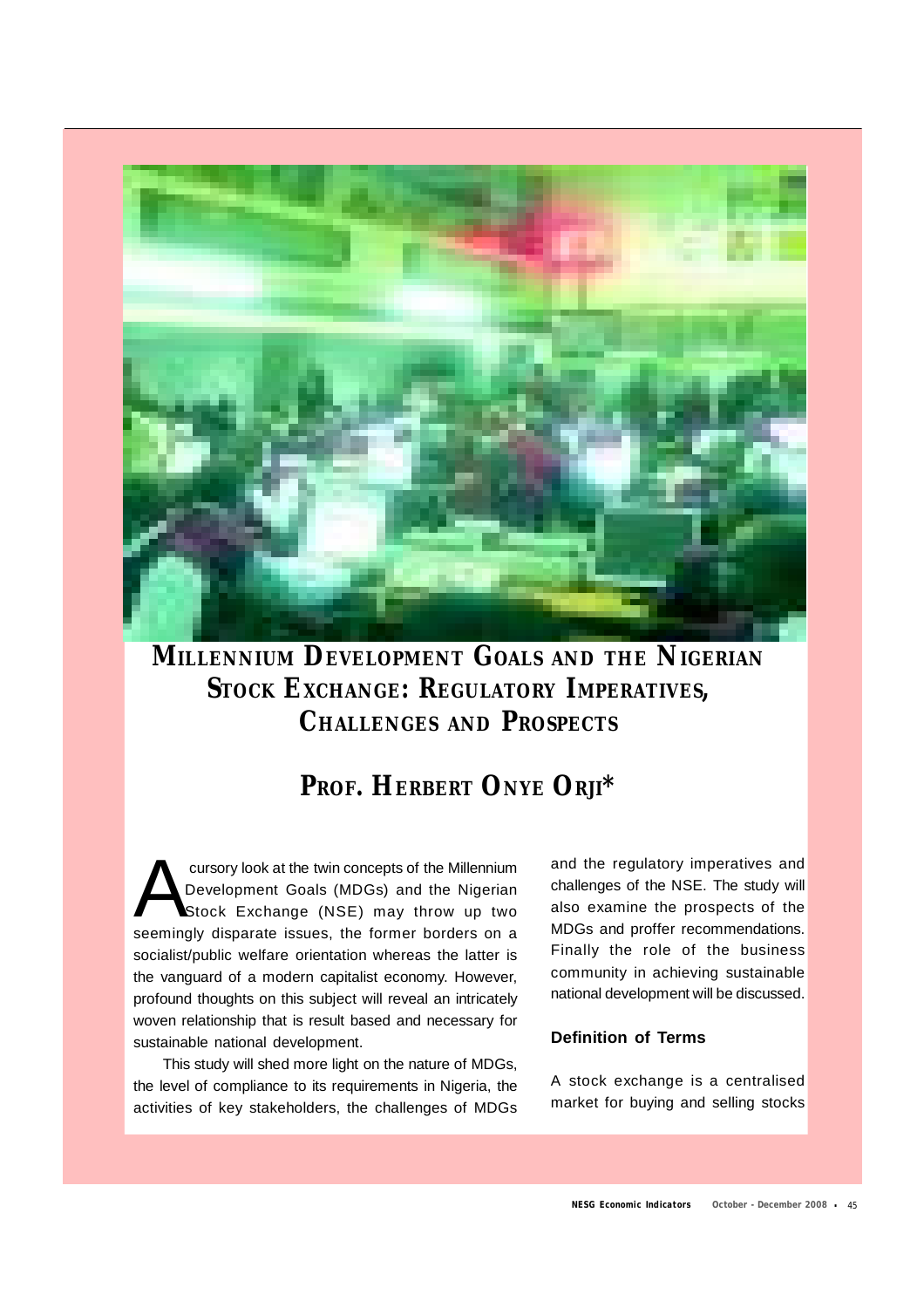where the price is determined through supply – demand mechanisms; individuals and institutions buy and sell stock in an auction like forum. The goal of the participants is primarily wealth creation. The NSE is therefore an organised market place, approved and regulated by the Securities and Exchange Commission (SEC), where members gather to trade securities. Members may act either as agents for customers or as principals of their own.

Millennium Development Goals on the other hand were developed out of the eight chapters of the United Nations Millennium Declaration, adopted by 189 nations and signed by 147 heads of states and governments in September 2000. MDGs are eight goals and twenty one targets to be achieved by 2015 in response to the world's main development challenges. The Goals are summarised as follows:

- · **Eradication of extreme poverty and hunger.** Halve, between 1990 and 2015, the proportion of people whose income is less than one dollar a day and the proportion of people who suffer from hunger.
- **Achievement of universal primary education.** Ensure that, by 2015, children everywhere, boys and girls alike, complete a full course of primary schooling.
- **Promotion of gender equality and empowerment of women.** Eliminate gender disparity in primary and secondary education preferably by 2005, and at all levels by 2015.
- **Reduction of child mortality.** Reduce by two-thirds, between 1990 and 2015, the under-five mortality rate.
- **Improvement of maternal health.** Reduce by three quarters, between 1990 and 2015, the maternal mortality ratio and achieve, by 2015, universal access to reproductive health.
- **Combating HIV/AIDs, malaria and other diseases.** Have halted by 2015 and begun to reverse the spread of HIV/AIDs and reverse the incidence of malaria and other major diseases.
- **Ensuring environmental sustainability.** Integrate the principles of sustainable development into country policies and programmes, including ensuring access to safe drinking water and basic sanitation and improving the lives of at least 100 million slumdwellers by 2020.
- **Creation and maintenance of global partnership for development.** Develop an open trading and financial system that is rule-based, predictable and non-discriminatory, including a commitment to good governance, development and poverty reduction – nationally and internationally. In cooperation with the private sector, make available the benefits of new technologies, especially information and communications.

The MDGs synthesise, in a single package, many of the important commitments made separately at the international conferences and summits of the

1990s; and recognise the interdependence between growth, poverty reduction and sustainable development. MDGs also acknowledge that development depends on democratic governance, the rule of law, respect for human rights, peace and security.

## **The Nigerian experience**

MDGs have become key tools in monitoring human progress across nations. The United Nations Development Programme has been given the role of Global MDG Monitor for the UN System, a role that UNDP Nigeria takes very seriously. The UNDP has transformed the MDGs into an actionable instrument of development management by turning the eight goals into 18 targets and 48 indicators that can be used to monitor human progress. Nigeria amongst other nations has signed up to these goals, targets and indicators. Below is a summary of UNDP recent reports on MDGs compliance in Nigeria:

**Goal 1: Eradicate Extreme Poverty and Hunger.** People living in relative poverty declined from 65.6 per cent to 54.4 per cent in 2004 while 35 out of 100 people live in extreme poverty and 30 out of 100 children are under-weight. Poverty incidence has been consistently higher in rural areas than urban areas while wide disparity occurs in poverty trend in the zones. The prospect of reducing poverty in Nigeria is bright in view of macroeconomic stability and progressive economic growth in the last six years. Government policies at the three tiers should be focused on increased productivity in the agricultural sector. Investment in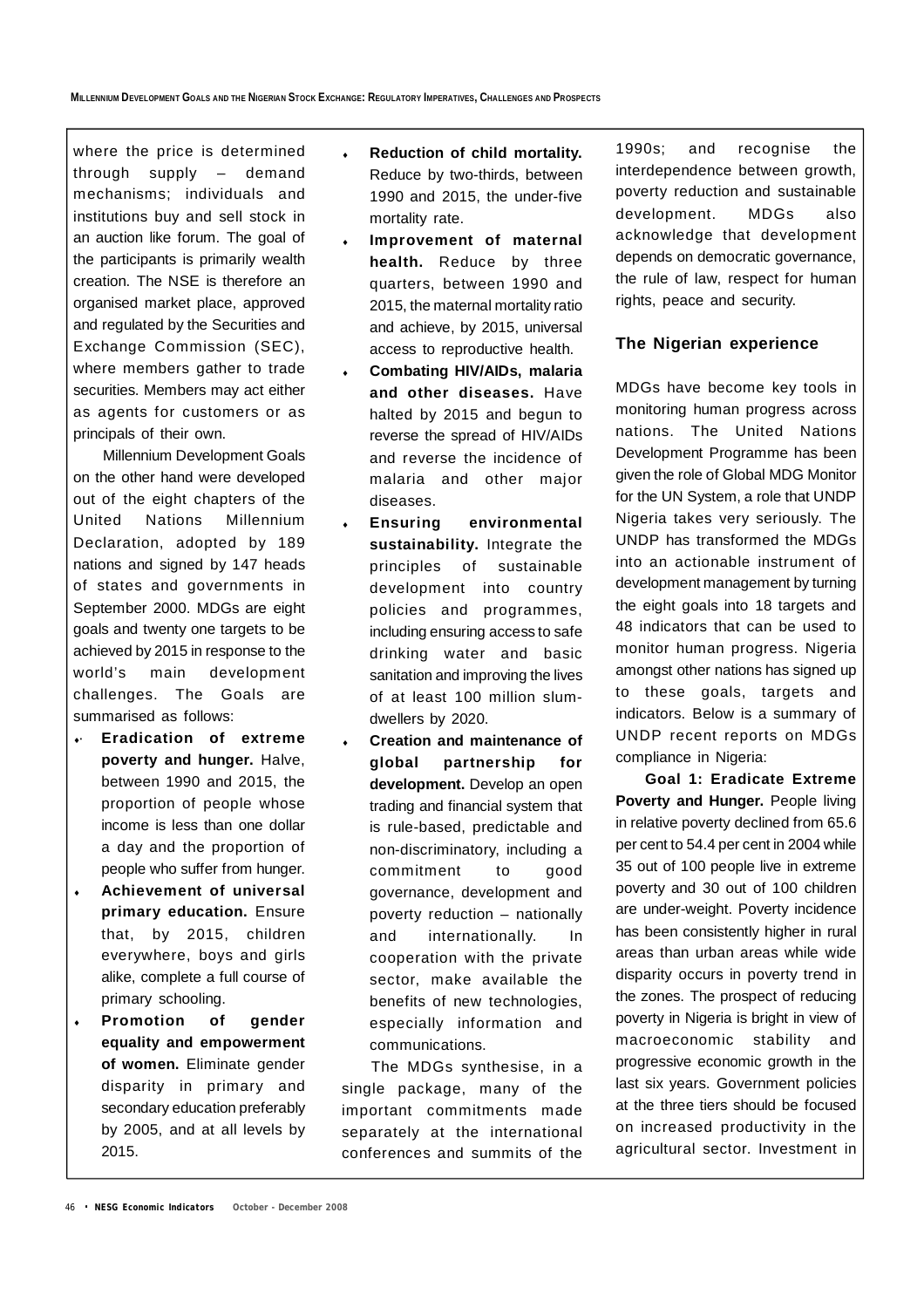infrastructure, especially in rural areas should be scaled up.

**Goal 2: Achieve Universal Primary Education. Performance** on this goal is on course. About 84 out of 100 school age children attend school and an increasing number stay there through to primary six. Net enrolment ratio in primary school education was 84.26 per cent in 2005 as against 81.1 per cent in 2004. The literacy rate among 15-24 year olds improved from 76.2 per cent in 2004 to 80.2 per cent in 2005. The success was bolstered by the implementation of the Universal Basic Education (UBE), improved policy environment and better intergovernmental coordination in the sector. Concerted efforts are needed to reduce the cost of primary and junior secondary school, improve the quality of teaching and schooling, and sustain political commitment to the implementation of UBE.

**Goal 3: Promote Gender Equality and Empower Women.** The ratio of boys to girls in primary schools improved by 79 per cent in 2003 to 81 per cent in 2005, while the proportion of women in nonagricultural wage employment stood at 79 per cent in 2005. The proportion of women in national parliament was 5.76 per cent as against 30 per cent target. Secondary school enrolment has increased for both male and females at the tertiary level. There is need to mainstream gender issues into local, state and federal governments' development strategies.

**Goal 4: Reduce Child Mortality.** Reduction of child mortality remains a key challenge.

Nigeria has the third highest child mortality rate in the world. As against the global target of 30/1000 live births in 2005, Nigeria had 110/1000 live births. Low maternal education, low coverage of immunisation, weak primary health care system, high incidence of poverty and inequality and poor household practices accounted for the high mortality rate. Percentage of one-year olds fully immunised against measles rose from 31.4 per cent in 2003 to 50 per cent in 2004. However wide disparities subsist between rural and urban centers and among geographical zones. There is need for improved co-ordination among three tiers of government in the provision of health services. Better decentralization of immunization management, strong advocacy on better household practices, access to drinking water and adequate sanitation are needed for success.

**Goal 5: Improve Maternal Health.** Maternal mortality remains a daunting challenge to Nigeria. Against a global target of less than 75/100,000 Living Births (LB) in 2015, Nigeria had 800/100,000 LB in 2004- the second highest maternal mortality rate in the world. Rural areas and the northern regions are worse than the national average. The various factors contributing to such high rates are unsafe abortions, early and child marriages, early pregnancies and inadequate family planning services.

**Goal 6: Combat HIV-AIDS, Malaria and Other Diseases.** The HIV prevalence rate fell from 5.8 per cent in 2001 through 2005 to 4.4 per cent. Prevalence across the states, however, varied significantly. Malaria and Tuberculosis (TB) still remain major public health problems with the former accounting for 60 per cent of 300,000 deaths annually. Blood transmission, unsafe injection and sexual practices are key drivers of HIV and AIDS, while stigmatization and discrimination against people living with AIDS remain rife. Poor sanitation and high cost of treatment accounted for the prevalence of malaria while poor reporting network and weak public education are responsible for the spread of TB.

**Goal 7: Ensure Environmental Sustainability.** Nigeria's rich environmental resource base is being undermined by deforestation (3.5 per cent per annum), erosion, desertification, gas flares and oil production. Access to safe drinking water is improving but access to sanitation is still low while housing has reached a crisis point with only 31 per cent having secured tenure.

**Goal 8: Develop a Global Partnership for Development.** Nigeria has enjoyed the benefits of progressive partnership with the international community. The decision to exit the Paris Club creditors was finalised in 2005 while FDI has increased significantly. However, access of Nigeria's agricultural and semi-processed goods to industrial countries remains weak.

### **Challenges of MDGs in Nigeria**

A critical barrier to planning for achievement of the MDGs continues to be the availability of up to date data on most of the indicators. This is compounded by the limited funding available for data generation and management. Constitutional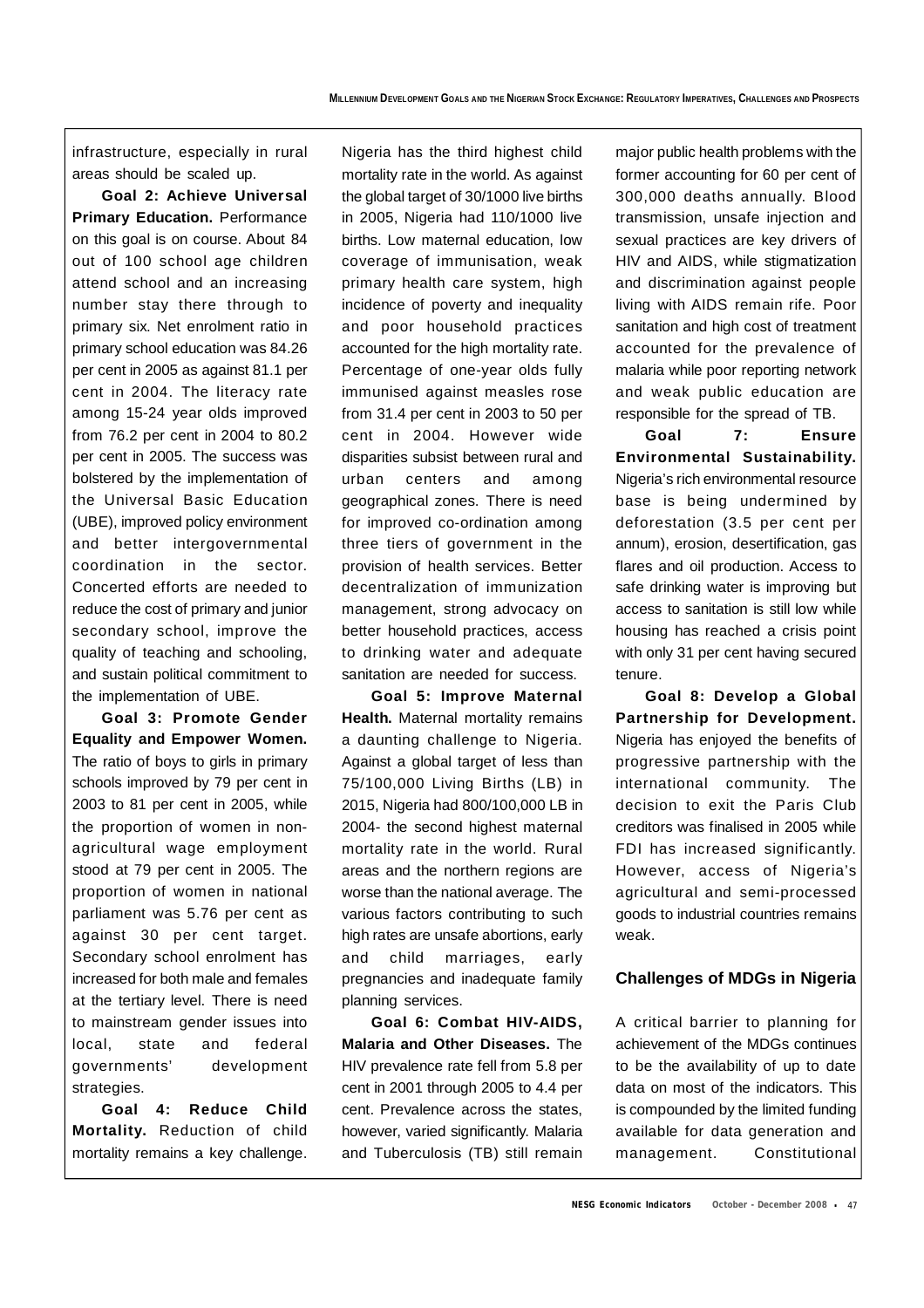responsibility for implementation on almost all the goals rest with the states and local governments in Nigeria's federal structure; in spite of remarkable strides at federal level, appreciation of the requirements for meeting these goals, as well as institutional capacity remain relatively low at the lower levels of government. Poor governance, changes in policy thrusts of successive administrations, and integration of the MDGs in the national development strategies have also been a challenge, while other challenges include a weak monitoring mechanism for the MDGs and low stakeholder involvement of civil society organisations, private sector, the business community and, specifically, the Nigerian Stock Exchange, which is in a vantage position to harness private sector funds and support.

### **The Regulatory Imperatives and Challenges of the NSE**

The Nigerian Stock Exchange (NSE) experienced unprecedented growth in the eight-year democratic rule of 1999-2007, when world class financial professionals were engaged in rebuilding an economy ravaged by several years of military misrule. Appointment of the right crop of leaders to key positions in national finance and economic management ushered in a wave of good ideas and effective regulatory policies.

Landmark financial reforms led to robust economic growth and buoyant investor confidence. The unleashing of the private-sector created demand for services such as project finance, debt/equity capitalraising to fund expansion ventures, corporate advisory, as well as new capital market products like exchange traded funds and derivative products linked to real estate investment.

The banking system consolidation over 2004-06 became a catalyst for dynamic reforms in pensions, the bond market and the insurance sector, thus impacting the wider economy. To that extent, the newly enlarged banks were instrumental in the financial market revolution, which opened up domestic stock and debt markets and expanded liquidity. This in turn, fuelled the boom in non-oil sectors pressurising the capital market to fund infrastructure projects, especially in power, water, transportation and communications (these infrastructural developments are key MDGs indicators).

High oil revenues driven primarily by the conflict in the Middle East generated double-digit growth figures in nominal gross domestic product

*The Nigerian Stock Exchange (NSE) experienced unprecedented growth in the eight-year democratic rule of 1999-2007, when world class financial professionals were engaged in rebuilding an economy ravaged by several years of military misrule.*

(GDP) between 2003 and 2006, with the economy doubling in size over the period to US\$115.46 billion. Annual real GDP growth averaged 7.3 per cent during 2003-2006, exceeding the regional average of 5.3 per cent. By contrast, the economy grew by just 2.7 per cent per year in 1997-2001, according to the International Monetary Fund.

Financial developments further enhanced the nation's prosperity and a 2007 IMF report showed that in 2006, the non-oil economy (where four-fifth of workforce are employed), expanded by 7 per cent for the fourth straight year, led by financial services, information technology, retail and wholesale trade, as well as agriculture - where cocoa production and exportation grew by over 15 per cent and inland fish production grew by 33 per cent within eight years.

The private sector, and specifically the NSE, came to fore in the march towards sustainable national development. Foreign direct investment (FDI) reached a record high of about US\$7-US\$9.1 billion in 2006, of which almost a half or US\$4.1 billion went into non-oil sectors. The bulk of FDI was channeled through the NSE into the oil and gas industry, with beverages, telecoms and banking also attracting large amounts. European and US firms have traditionally been the major investors; however Chinese firms were now making big inroads. The country enjoyed surpluses on both its fiscal and external trade accounts, whilst forex reserves surged to over US\$43 billion in 2006 (the highest in sub-Saharan Africa), compared to only US\$5.5 billion in 1999.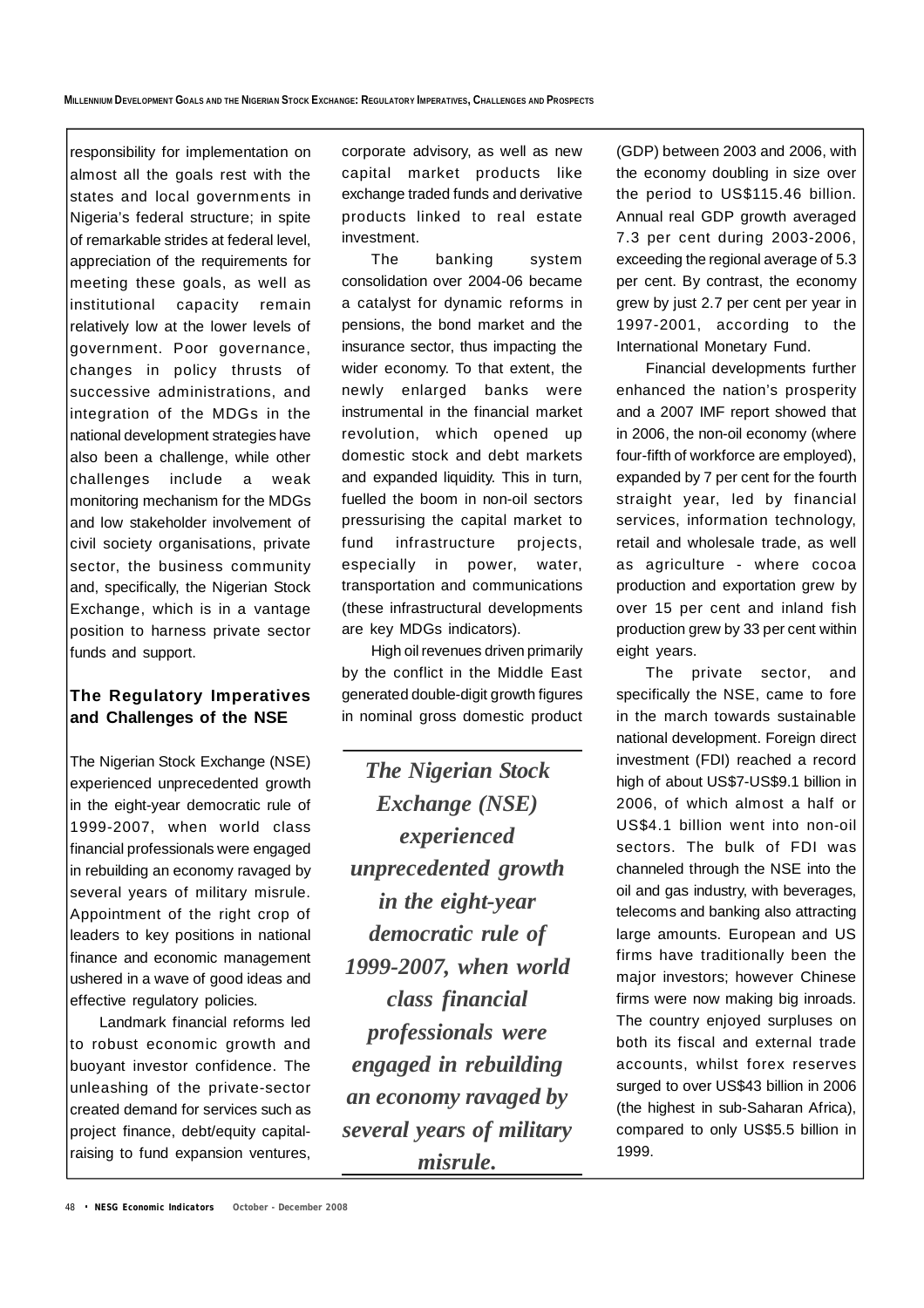The Nigerian authorities gained credibility and respect from the global financing community. The improved macro policy framework, strengthened institutions, and wideranging structural reforms led to impressive macroeconomic outcomes – notably robust growth and low inflation, as well as improved investor confidence. The parliamentary passage of the Fiscal Responsibility Bill was a key step in ensuring prudent use of oil wealth. It requires future governments to continue depositing windfalls into excess crude account. Spending from the latter would be authorised only at times of revenue shortfalls or capital expenditures in future years. The law also aimed at improving fiscal transparency, as all three tiers of government are required to publish bi-annual audited accounts. Penalties for non-compliance include heavy fines and even imprisonment.

Nigeria also slashed its debt stock from nearly US\$37 billion in 2004 to below US5 billion as at February 2008, a phenomenal reduction through debt forgiveness and buybacks programmes. The only debts outstanding were owed to multilateral institutions and a few bilateral loans.

The NSE in the last seven months of 2007 ranked among the world's top performers, with All-share index surging 55 per cent (on top of a 37.8 per cent gain over 2006). Growth in market capitalisation was equally stunning, in June 2007, the value of equities traded on the Exchange hit N7.86 trillion (US\$61.67 billion), representing a hefty capital appreciation of 85.4 per cent since end 2006. The main contributors to soaring equity prices

were blue-chip stocks in the oil and gas, banking, food and beverages and building materials sub-sectors. The growth was driven by new listings and supplementary listings of new shares by quoted companies as well as upbeat market sentiments. Conducive business climate and tax incentives invariably attracted foreign investors, hence increasing the activity level. Nigerian firms and the NSE were thus able to form global partnerships for sustainable growth and development. The NSE index of 2007 outpaced the performance of 2006, which ended with a return of 39.3 per cent in US\$ terms, thus recording its best performance in three years. Most observers expected the bullish trends to continue into the third quarter of 2008.

The current administration inherited a strong economic legacy, however it lacks its predecessor's capitalistic bent and market-driven orientation. Ethno-tribal sentiments have crept back into the administration of the Nigerian economy. This has led to policy somersaults by the regulators of the capital and money market with an attendant dip in the indices of corporate performance in the stock market in the first half of 2008.

For instance, the stock market which began the year on a bullish note, with the All-share index appreciating by 22 per cent to peak its year at 66,371.20 points in the first quarter ended March 31, had the trend reversed in the second quarter as the bears dominated, causing the indices of corporate performance to plunge drastically.

Another challenge of the NSE was the delayed passage of the 2008 budget by the Federal Government,

*The current administration inherited a strong economic legacy, however it lacks its predecessor's capitalistic bent and market-driven orientation. Ethno-tribal sentiments have crept back into the administration of the Nigerian economy.*

which led to a liquidity drought. This situation was exacerbated by the regulatory policy to stop margin trading by stockbrokers. Besides, the increase in Monetary Policy Rate (MPR) by the Central Bank made money market instruments more attractive, prompting investors to move funds from the capital market to the money market on one hand, while on the other hand increasing the cost of funds because several banks simply increased interest charged on credit by several points. The effect of this is a greater burden on the real sector, higher consumer prices and increased inflation.

The CBN Governor, Professor Charles Soludo, proposed the radical solution of currency redenomination to alleviate the strain on the economy but his proposal is yet to be adopted by the Federal Government. The CBN policy of a uniform financial year end to allow for better assessment of all the banks also affected the NSE because the banks became Machiavellian, with a drive to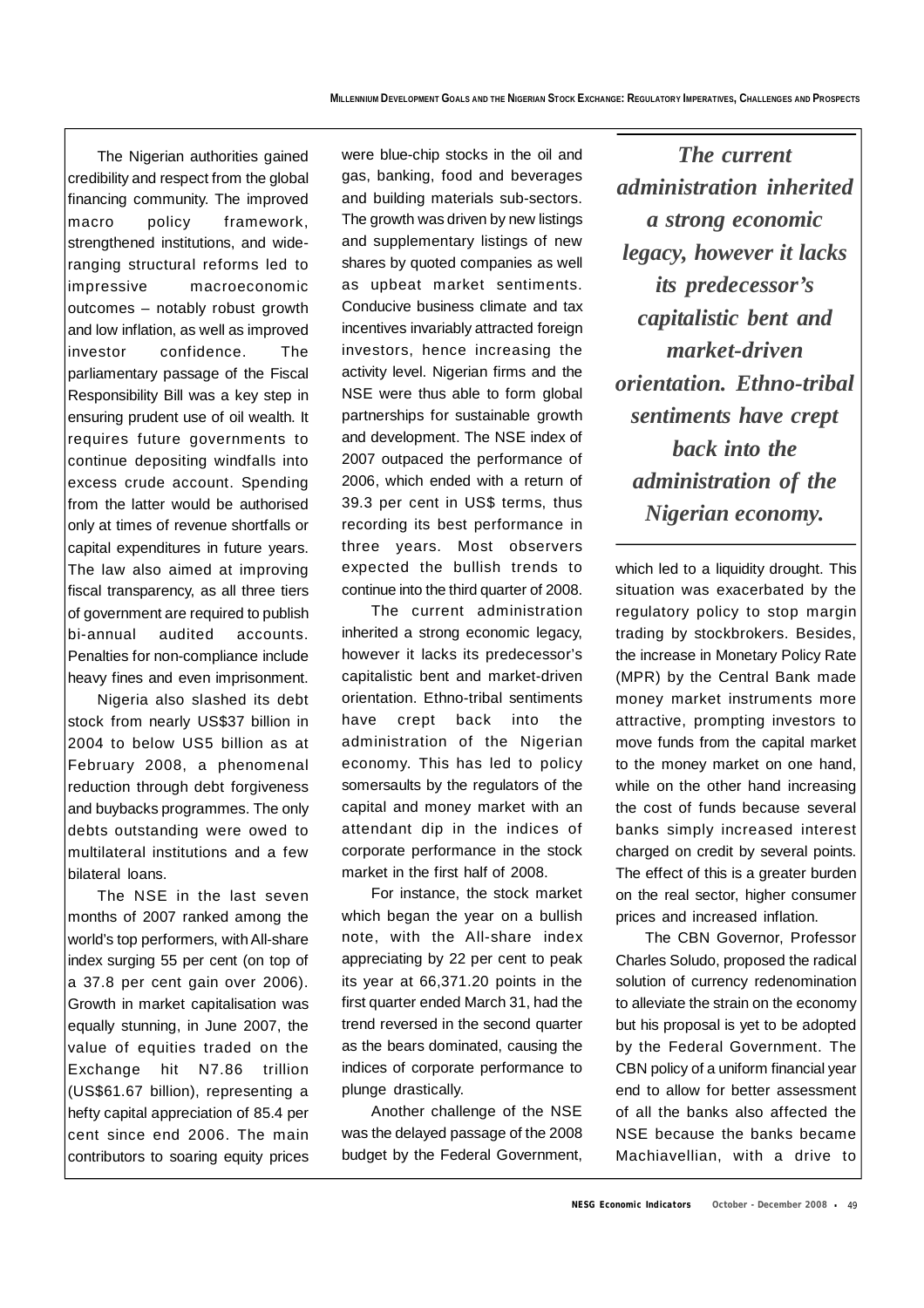mobilise as much funds as possible in order to have an impressive balance sheet at the year end. The capital market was losing funds to the money market and credit was not being extended to stock broking firms, trading volumes were free falling alongside share prices. The situation deteriorated to the point that many banks refused to accept non blue chip shares as security for lending because the securities suffered steady price loses. It is however noteworthy that the CBN has extended deadline for compliance by a year, much to the relief of all stakeholders.

The policy of the NSE, which increased the volume of trade from 15,000 to 100,000 units before share price could be allowed to move, made speculation unattractive to members who lack the financial capability to assume significant positions in dealing. More so, allegations of price fixing by the Securities and Exchange Commission (SEC) - the apex regulator - also dampened investor enthusiasm.

The primary market also lost momentum as a result of regulatory policy changes. Some companies that had planned to approach the market were discouraged by the lackluster performance of the secondary market. The new NSE policy stopping newly listed companies from returning to the market until after one year excludes many growing companies from equity financial sources. Besides, the NSE published a Caveat emptor for unquoted companies planning private placements, indicating that henceforth, listing shall be allowed at the offer price, which drowned the

erstwhile market enthusiasm about private placements and the lure of premiums.

These challenges had the effect of undermining private sector participation in achieving MDGs. Corporate captains had to look out for their organisations singlemindedly and many lost the little zeal they had in corporate social responsibility (CSR).

## **Implementation of the MDGs in Nigeria**

Despite these challenges, political commitment remains very high at the Federal level under the leadership of the Senior Special Adviser to the President on MDGs. Under its four practice areas, UNDP has provided support to the government in the areas of poverty reduction, HIV/AIDs, democratic governance, energy and environment. UNDP seeks to partner with key stakeholders in the private sector, like the NSE, to increase fund support and awareness in order to achieve the MDGs in Nigeria.

#### **Data Management**

A major component of UNDP's assistance has been the production of country MDG reports published for 2003, 2004, 2005 and 2006. At sub-national level UNDP has succeeded in taking the message of preparing MDGs reports to the state level on pilot basis, with Niger and Akwa Ibom States MDG Reports serving as the first set of pilots. About ten states are in the process of developing their MDGs reports. These will provide important baseline information and serve as advocacy and awareness raising tools. A mid-term review of the MDGs is also underway. In collaboration with the Office of the Senior Special adviser to the President on MDGs, the UNDP has undertaken a National MDGs Costing Exercise in eight key sectors (agriculture, health, education, roads, energy, water resources, environment and housing). The final results are being reviewed. This would provide a good basis for estimating the cost of achieving the MDGs in Nigeria.

#### **Debt Cancellation**

Achievement of Goal 8 received a major boost in October 2005 when Nigeria and the Paris club signed an agreement, which guaranteed a write-off of 60 per cent of the country's external debt stock - paving the way for Nigeria to exit the Club. The Policy Support Instrument (PSI) concluded by Nigeria with IMF was approved by the Fund's Executive Board on 17 October 2005. The total stock of Nigeria's public debt was estimated at US\$36.2 billion, out of which around US\$30 billion was due to the Paris Club (source: IMF staff report and Paris Club creditors). In total, this agreement allowed Nigeria to obtain a debt cancellation estimated at US\$18 billion (including moratorium interest). With the debt relief included in this agreement, the Paris Club creditors extended their support to Nigeria's economic development policy and its fight against poverty by agreeing to a debt reduction under Naples terms on eligible debts, and a buy back at a market-related discount on the remaining eligible debts after reduction. Payments were made in three tranches of \$6.4 billion, \$1.3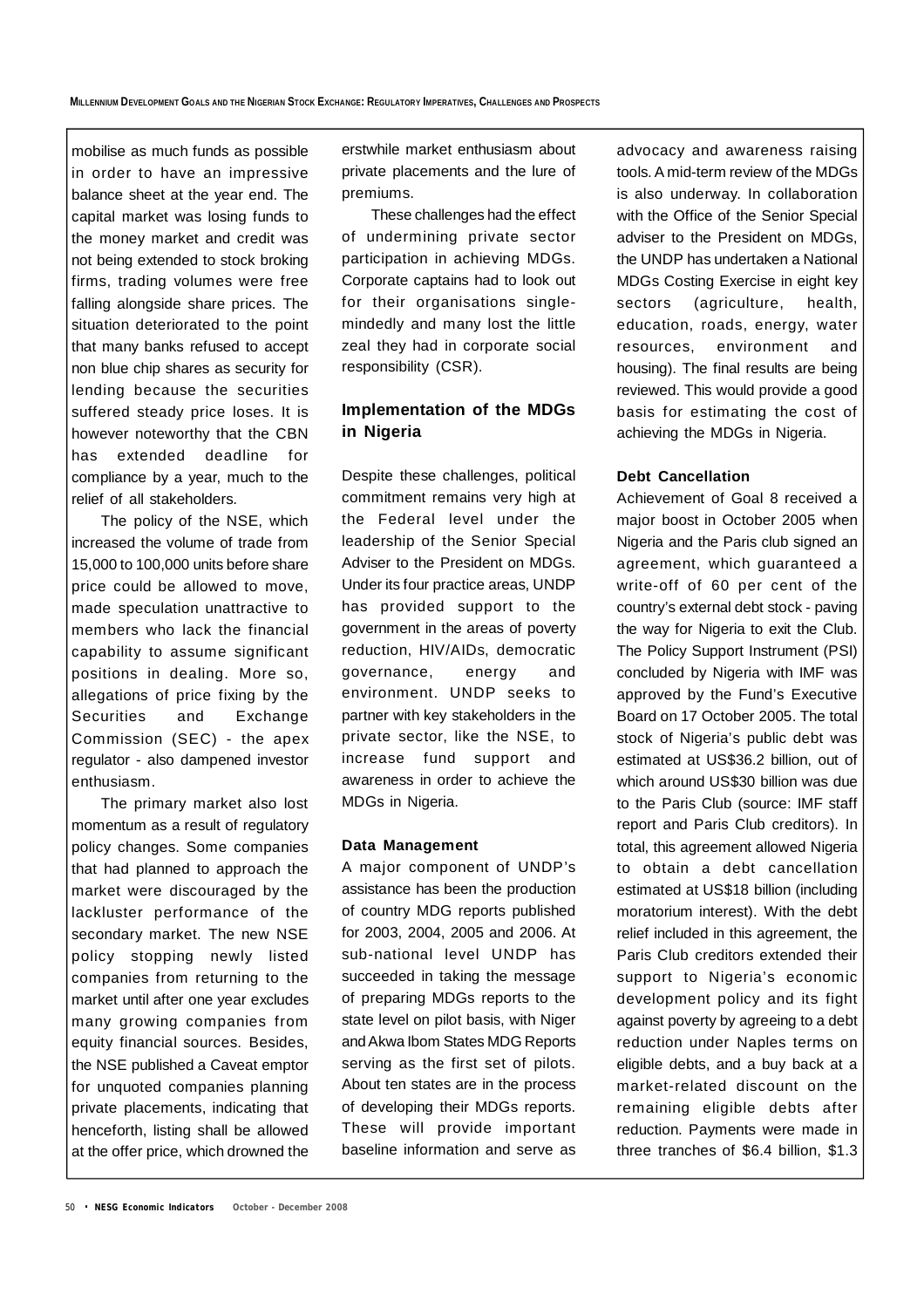billion and \$4.4 billion. This feat was recorded under the Finance Ministry of Dr Ngozi Okonjo-Iweala.

#### **The Millennium Villages**

The implementation of the Millennium villages in Kaduna and Ondo states by the UNDP in collaboration with the respective state governments is motivated by the need to transform the lives of rural people as well as provide good pilots for other states and local governments to emulate as good practices. The local governance project is being implemented in Ondo State and will be extended on a pilot basis to Bayelsa State. The LGP is aimed at demonstrating successful models of local government planning and decentralisation. In addition, a local poverty reduction strategy guide for the participatory preparation of Local Economic Empowerment and Development Strategies (LEEDS) was produced and tested in 18 local governments in 6 states. UNDP continues to provide technical support to States in the use of this guide and 5 States (Sokoto, Ogun, Akwa Ibom, Gombe and Kogi) are currently in the process of developing LEEDS using this methodology. In two of these States, the LEEDS preparation process is informing the review and development to follow on States Economic Empowerment and Development Strategies (SEEDS). It is hoped that there will be lesson sharing between the states to aid replication of this mainstreaming.

#### **Macroeconomic plans**

A MDGs consistent macro economic framework has been initiated with the National Planning Commission (NPC) and Office of Senior Special Adviser to the President (OSSAP)

on MDGs as the anchoring institutions. The outcome of this would feed into the National Economic Empowerment Strategies Phase 2 (NEEDS 2), or any medium term development strategy of government, as well as the Vision 2020 initiative. Under this practice area UNDP is also working with the National Bureau of Statistics and States statistical agencies in 18 states to build capacity for data management and statistical literacy. UNDP has also supported the OSSAP on MDGs with technical personnel and have further enhanced the institutional capacity of the office through the provision of relevant physical facilities.

#### **HIV/AIDs**

UNDP through its work on mainstreaming HIV and AIDs into national poverty reduction strategies, sectoral plans and budgets, is creating the enabling environment for strong multi-sectoral response to the HIV epidemic in Nigeria which led to the reduction of HIV prevalence from 5.8 per cent in 2001 to 4.4 per cent in 2005. More specifically, the technical and financial support to Global Fund Grants implementation in Nigeria, through the Country Coordinating Mechanism (CCM), has a direct impact on prevention, care and support for people living with and affected by HIV - all these leading to achievement of goal 6: combat HIV, malaria and tuberculosis.

#### **Energy and Environment**

The contributions that the UNDP Energy and Environment Unit has made towards the attainment of the goal 7 of the MDGs include, but not limited to, preparation of various policies in the energy and environment sector that assist the government at the advisory level. These policies include:

- Policy guidelines on market and abattoir sanitation.
- Policy guidelines on solid waste management.
- Policy guidelines on excreta and sewage management.
- Policy guidelines on school sanitation.
- National environmental sanitation policy.
- Policy guidelines on pest and vector controls.
- National erosion and flood control policy.
- National drought preparedness plan.
- Renewable energy master plan

It is noteworthy that the Lagos State Government has once again demonstrated its desire to be the fastest growing state in Nigeria by adopting the above policy guidelines and creating the Lagos State Waste Management Authority, in active partnership with the private sector under the LAWMA/PSP scheme. At this point it is recommended that the government take another step forward by partnering with waste recycling and energy conversion firms in developed countries, to transform the massive waste generation potentials of Lagos State to renewable energy sources and other useful products. This is a necessary form of "technological cooperation" to address the sensitive issue of waste management, in order to avoid health complications arising from the effects of a rapidly growing population in a small area of land. This initiative could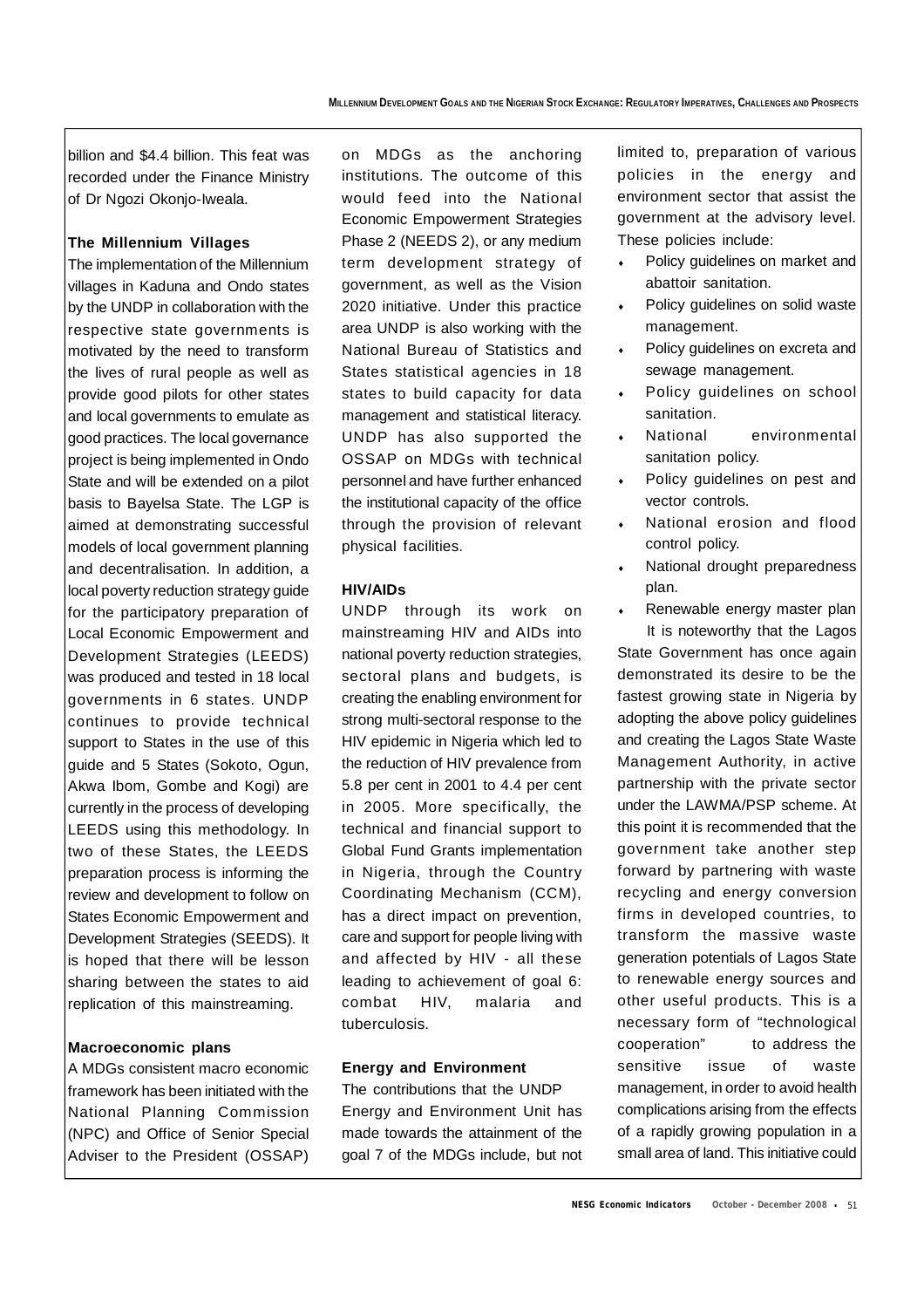be advanced in conjunction with the private sector and the NSE.

The UNDP Energy and Environment Unit also has four pilot projects on renewable energy access to rural dwellers spread all over the geopolitical zones of the country. Villages with no access to the national grid were chosen for the pilots and Solar PVs were constructed to generate electricity to public buildings like schools, churches, mosques and, most importantly, the health centers.

#### **Democratic Governance**

UNDP recruited a MDGs expert for the National Assembly with the overall goal to provide the National Assembly with timely, accurate, and relevant information for effective allocation of resources and decision-making. This is to ensure that the budget is MDGs compliant and leading to the attainment of set objectives. It is also to ensure that public policies and performance align with the achievement of MDGs and link to the annual budget. The expert also has the responsibility of strengthening the capacity of the National Assembly Budget and Planning in budget analysis. This would result in improving deliberation of the legislature on the budget.

## **Prospects of MDGs - Eradication of Extreme Poverty**

The current volatile situation in the Niger Delta is a classic example of how bad things can get where the requirements for the achievement of Goal 1 are not met. Extreme poverty, penury amidst plenty and persistent environmental

*The long-term solution to the problem in the Niger Delta and other potential trouble spots in the different states of Nigeria is not to subjugate the people with crude military power but to eradicate poverty and increase the employment to population ratio.*

degradation in the face of vast youth unemployment has led to virulent militancy, unmitigated loss of life and property, widespread kidnapping, growing banditry, and all manner of collateral damage coming from the federal government military response to the menace of youth restiveness. The Movement for the Emancipation of the Niger Delta and other militant youth organisations in the Delta are made up of several unemployed young men and women who see the pecuniary benefits that would accrue to them in the bid to draw world attention to the plight of the goose laying the golden eggs. Many of these militants are highly educated, well informed and keenly motivated to wage an increasing successful guerilla war against West Africa's dominant military power. In this instance, the youth have been able to cut Nigeria oil output significantly and jerk up international oil prices at will.

The activities of the Joint Task Force involving the Nigerian Army, Air force and Navy to curb the militants growing power and clout would have been needless if the government had done its best to provide jobs for thousands of waterside dwellers impoverished by the effects of oil exploration and exploitation. Livelihoods are destroyed as a result of countless oil spills, which make fishing impossible and crop production futile. It is particularly tragic when one considers the fact that the price of catfish in the southern riverine state of Bayelsa is over 100 per cent higher than the price of the same specie in the south western state of Oyo. The mainstay agricultural business of the indigenous people of the Niger Delta suffers to assuage the global thirst for oil and desperate passions rise in poverty-induced confrontations.

The long-term solution to the problem in the Niger Delta and other potential trouble spots in the different states of Nigeria is not to subjugate the people with crude military power but to eradicate poverty and increase the employment to population ratio. Business leaders should not continue to see the problem of unemployment as that of the government or the individuals concerned, because the effects of mass unemployment are usually violent and affect the entire nation. Recent cases of widespread riots stemming from rising unemployment and inflationary pressures were recorded in South Africa where other Africans living in the country were assaulted and many lost their lives and property to hate filled mobs, who blamed the foreigners for loss of jobs.

Unemployment encourages armed robbery, murder, kidnapping and other violent crimes, which most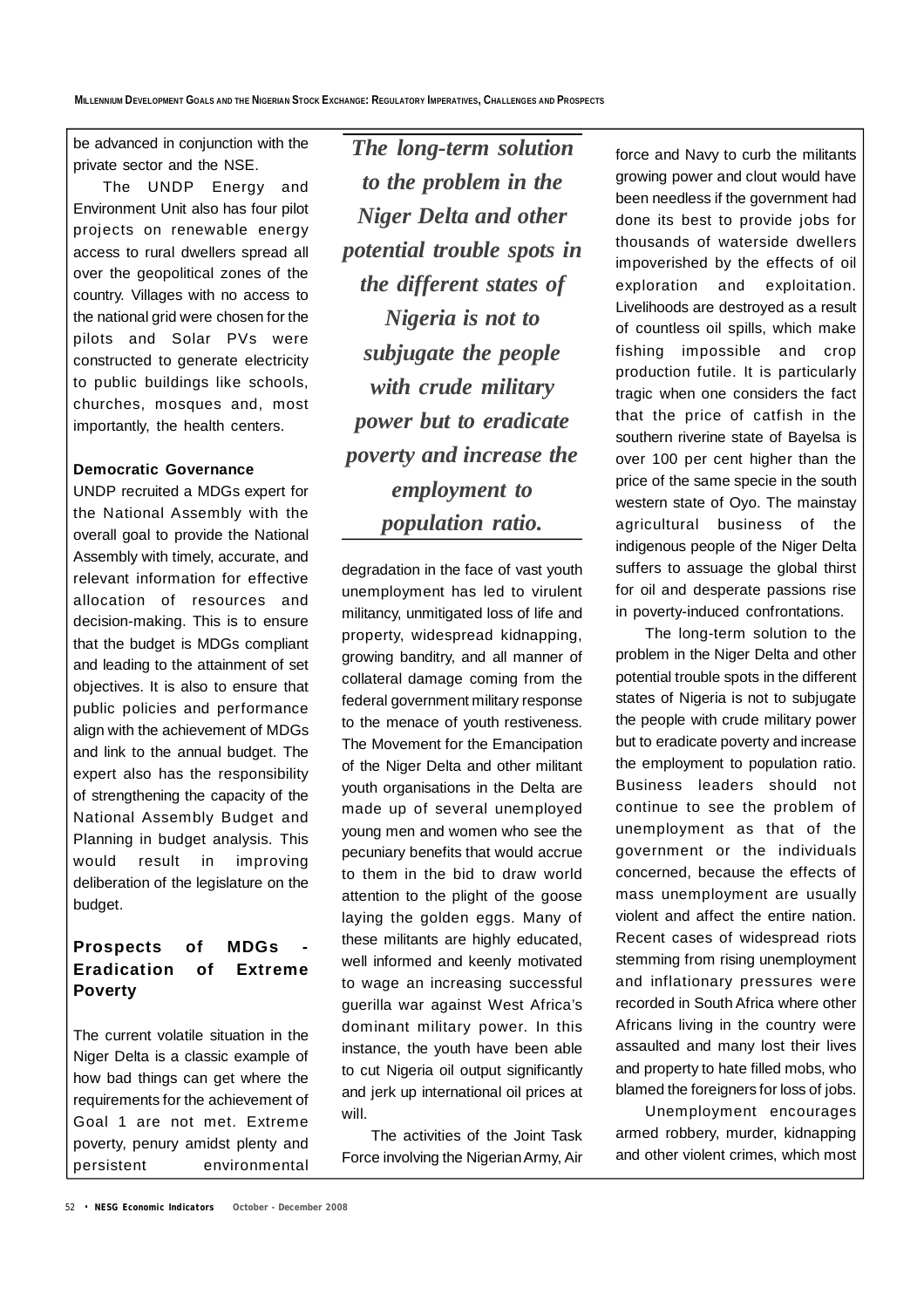times are directed at the 'different ones' i.e. the privileged ones, the foreigners, the more affluent and prosperous ones amongst us, who usually are the captains and leaders of the business community. Therefore, it is in our own best interest as businessmen to work towards national poverty alleviation and seek full employment for all who are able to work. It is also in the interest of Nigerians, rich and poor alike, to have state and national welfare programmes in place in addition to unemployment aid programmes, and to support steady reduction in the proportion of those who suffer from hunger.

The Organisation for Economic Cooperation and Development (OECD) analysis of the youth labor market in 1998 noted that, "The job prospects of new school leavers are highly sensitive to the overall state of the labor market". The OECD also notes that institutional factors have a major role in explaining different youth employment outcomes. While in general less educated youth start off with poorer job prospects, their chances of finding better work improve with experience. In addition to an economy with good growth prospects, young people also require that labor markets be youth friendly. This was defined in 1998 OECD report as:

- Providing ample opportunities for young people to be trained within enterprises under wage arrangements and employment contracts that encourage their recruitment and training.
- Providing ample opportunities for young people to gain experience of paid work while they are students.

 Limiting the restrictions that are attached to hiring them.

## **Key Considerations related to Youth Employment Strategy**

According to the Poverty Reduction Strategy Paper (PRSP), IMF country report Nigeria (August 2002), five key principles underpin a developing country's youth employment strategy. These were:

- Promotion of youth entrepreneurship as a viable option
- Linkage of efforts to promote youth employment to information and communication technologies.
- The growing need for public/ private partnerships
- Targeting the poor
- Empowerment of youth putting young people in charge

The first prong of the strategy youth entrepreneurship - was proposed not only as an end in itself. It was seen as a way to apply a litmus test for the government about how well the country's education institutions and regulatory framework allowed young people to respond to available opportunities. Two other elements of the strategy proposed direct linkages to the socalled 'new economy' through the use of new, low cost forms of communication like the Internet. One way to do this is through the use of public/private sector partnerships. The fourth principle recommended that the strategy apply to all youth with an emphasis on targeting groups of poor young people in slum areas. In terms of implementing the strategy, it was proposed that the government should allow young people themselves to take the lead

in developing and implementing initiatives. It was also suggested that the geographical 'digital divide' and educational gap between the North and the South needs to be addressed as central features of efforts to tap into the new economy.

Other PRSPs of 2003-06, proposed several youth employment initiatives that would facilitate the achievement of Goal 1. These include:

- The repeal or amendment of any statutes or regulations that hinder women and youth access to and control of productive resources, such as land, credit, trade information and technology.
- Encouragement of female and youth participation in public and private credit schemes.
- Provision of business and trade information to micro, small and medium enterprises and the informal sector entrepreneurs.
- The design and implementation of measures that will facilitate expeditious acquisition of titles to land to ensure access to investment finance.
- Facilitation of training and retraining in entrepreneurship skills for those falling out of formal employment.
- Supporting construction of industrial estates and free trade zones by the private sector.
- Encouragement of intermediate input supply linkages between small and medium enterprises on one hand and large-scale enterprises on the other hand.
- Encouragement of the procurement of goods and services, especially in the health and education sectors, from SMEs.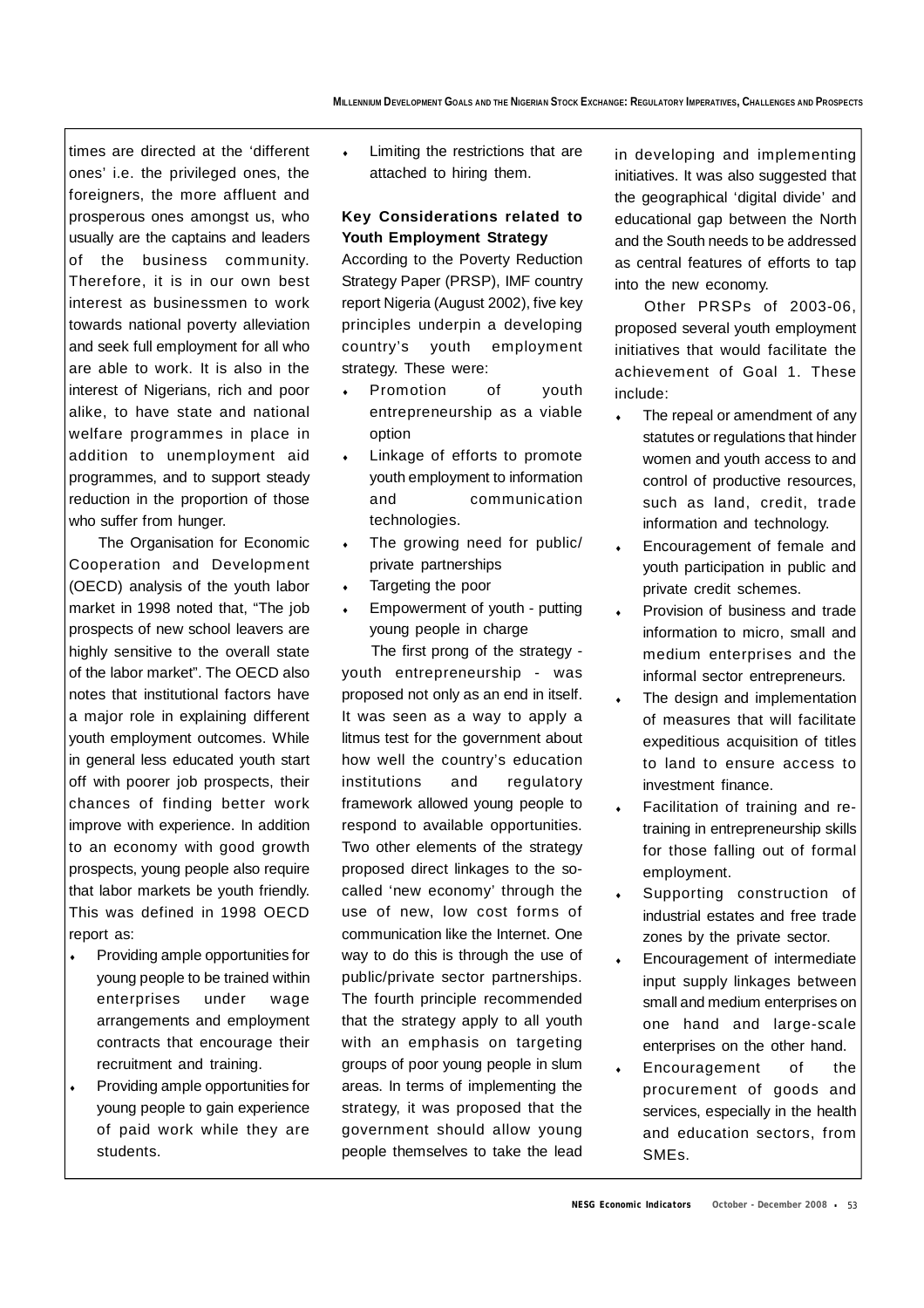The review and harmonization of existing legal and regulatory framework with a view to removing impediments to SME operations.

## **Prospects of MDGs - Quality Health care**

Healthcare in Nigeria suffers from inadequate funding. From 1994-97, government health spending averaged a mere 4.5 per cent of the budget. Most public health institutions lack basic facilities such as medicines and dressing. It is also not strange for doctors and nurses to engage in work strikes in protest of poor working conditions and remuneration. Nigeria has done well in terms of producing doctors and nurses relative to the size of the population. Its population per physician ratio of roughly 3,780 is considerably better than the regional average, but it could be a lot better still: then Health Minister Ikechukwu Madubuike estimated in 1995 that no less than 21,000 Nigerian doctors were practicing in the US alone, roughly the same number that were working in Nigeria; other popular destinations for Nigerian health workers are Saudi Arabia and the United Arab Emirates. The exodus has been stimulated primarily by the low pay and illequipped facilities facing many health workers.

It is obvious that the government cannot provide quality health care on its own. Below the surface of the debate over the health care crisis, solutions are evolving daily. Buyers and providers are recognising that the health care system will not be reformed anytime soon, so private hospital managers are forming partnerships with companies to solve what problems they can. These partnerships are addressing the three biggest issues in our health system: cost, quality, and access. They are providing innovative solutions to a wide variety of ills. These partnerships are relatively young and focused on the rich but there are very good prospects for wide ranging collaboration between small and medium sized private clinics and the business community that would be mutually beneficial to all parties. Below are suggested strategies for the business community to partner with medical aid providers in order to control and mitigate the health care crisis in Nigeria:

- A coalition of businesses and health care providers can establish a data management system on the health care of employees. This will ensure that purchasers can put their market buying power together to control costs and improve quality.
- A chain of hospitals can form a partnership with its suppliers that will mean future savings for all stakeholders.
- Insurance companies and hospitals can form a partnership to make long term care insurance available to policyholders.
- The Nigerian Stock Exchange can arrange a conference where those in attendance will represent the wide spectrum of buyers and providers who make up the health care market place; this would include corporate decision makers, hospital administrators, human resource

managers, medical directors, federal, state and local buyers of health care, including the military, labor unions, consultants, managed care pharmacists and many others, to explore ways of collaborating to develop the health care system.

## **The Role of the Business Community in Achieving Sustainable National Development**

Businesses play a vital role in the development and prosperity of a nation. Business leaders should be committed to meeting the needs of the present while making concessionary plans for the welfare of future generations. This concept recognises that economic growth and the MDGs are inextricably linked and that the quality of life rests on meeting basic human needs without destroying the environment. New forms of cooperation between government, businesses and society are required to achieve the MDGs. Economic growth is required to improve the livelihoods of the poor, to sustain growing populations and, eventually, to stabilise population levels.

New technologies will be needed to accelerate growth while using energy and other resources more efficiently and producing less pollution. Open and competitive markets both within and between nations foster innovation and efficiency and provide opportunity for all to improve their living conditions. But such markets must give the right signals, the prices of goods and services must recognise and reflect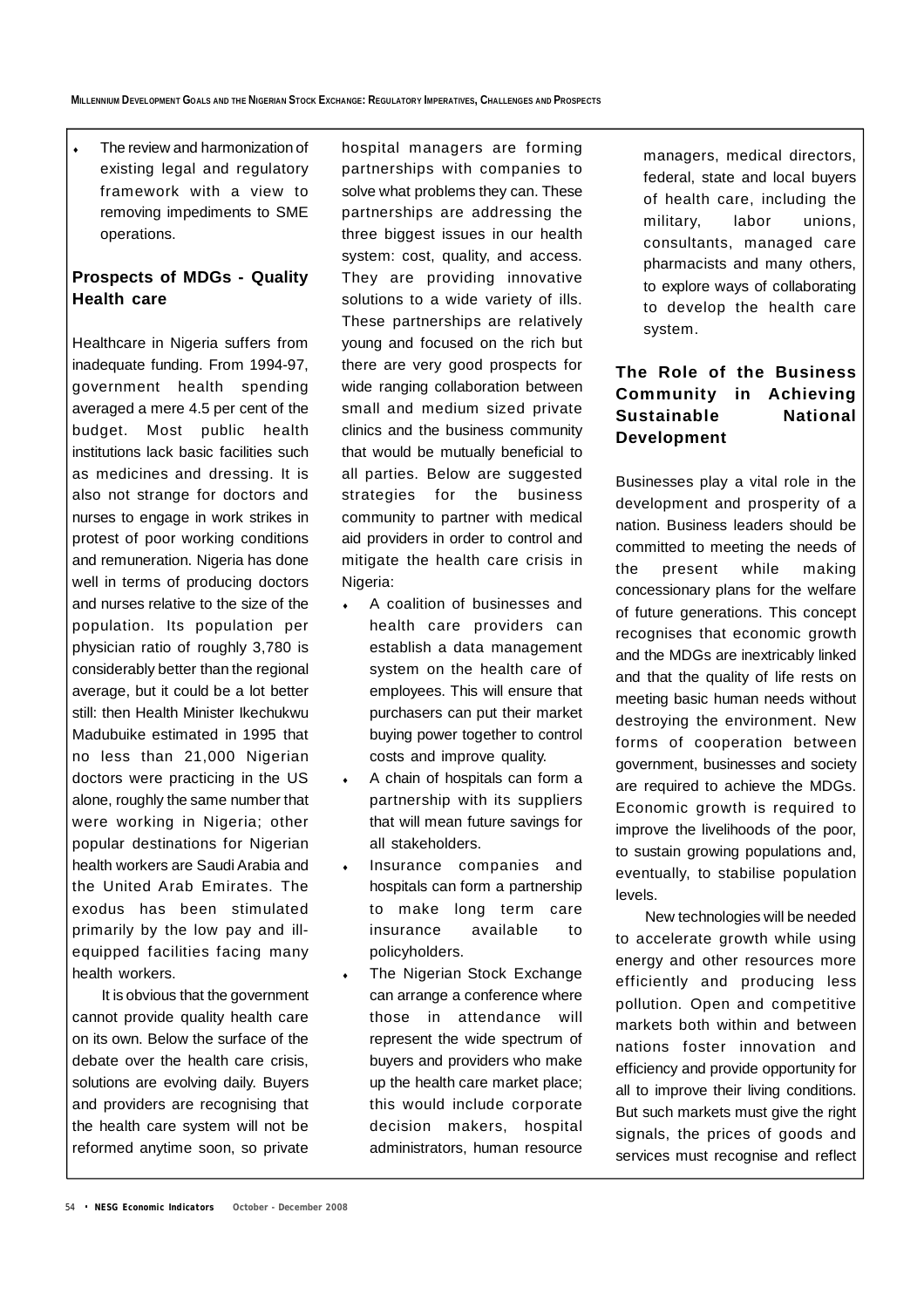*More agricultural development companies should be encouraged and listed on the NSE to trade in different agricultural products, in which the country enjoys a competitive advantage, and develop a strong export markets while satisfying the national demand for food.*

the environmental costs of their production, use, recycling and disposal. This is fundamental and is best achieved by a synthesis of economic instruments designed to correct distortions and encourage innovation and continuous improvement, with regulatory standards to direct performance and voluntary intervention by the private sector. Policy mixes by the regulatory authorities should be tailored to local circumstances. New regulations and economic instruments must be harmonised among trading partners and other stakeholders while recognising that levels and conditions of development vary resulting in different needs and abilities. Government should phase changes over a reasonable period of time to allow for realistic planning and investment cycles.

The NSE will advance the actualisation of the Millennium Development Goals only if it recognises, values and encourages long term investments in projects that are MDGs compliant, and if they are based on appropriate information to guide those investments. The world is moving towards deregulation, private initiatives and global markets. This requires the companies on the NSE to assume more social, economic and environmental responsibility in defining their goals. We must expand our concept of those who have a stake in our operations to include not only employees and shareholders, but also, suppliers, customers, neighbors, citizen groups and others. Appropriate communications with these stakeholders will help us to refine continually our visions, strategies and actions.

Achievement of the Millennium Development Goals makes good business sense because it can create competitive advantage and new opportunities but it requires forereaching shifts in corporate attitude, and new ways of doing business. Moving from vision to reality demands strong leadership from the top, sustained commitment through out the organisation, and an ability to translate challenge into opportunities. Firms must therefore draw up clear plans of actions for sustainable development and monitor progress closely. Long term business–to–business (B2B) partnerships and direct investment provide excellent opportunities to transfer the technology needed from the industrialised nations. The concept of technology cooperation relies principally on private initiatives, but it can be greatly enhanced by support from government and institutions engaged in overseas development work.

Farming and forestry, the businesses that sustain the livelihood of almost one half of the world's population should be accorded pride of place in Nigeria. More agricultural development companies should be encouraged and listed on the NSE to trade in different agricultural products, in which the country enjoys a competitive advantage, and develop a strong export markets while satisfying the national demand for food. Farmers should have access to clear property rights and the government should improve the management of forest and water resources, by putting in place regulations that encourages private ownership of land for agricultural development.

The NSE should make much better use of the creative forces of local and international entrepreneurship by providing open and accessible markets, more streamlined regulatory systems with clear and equitably enforced rules, sound and transparent financial and legal systems, and efficient administration.

A clear vision of a sustainable future materialises when the eight millennium development goals have been achieved in Nigeria, and human energies are mobilised to make the necessary changes - thus breaking out of familiar and established thought–decision processes. Business leaders from all parts of the society must join forces to translate the vision into action, that inertia may be overcome with cooperation replacing confrontation, to transform Nigeria into Africa's defacto powerhouse. **ei**